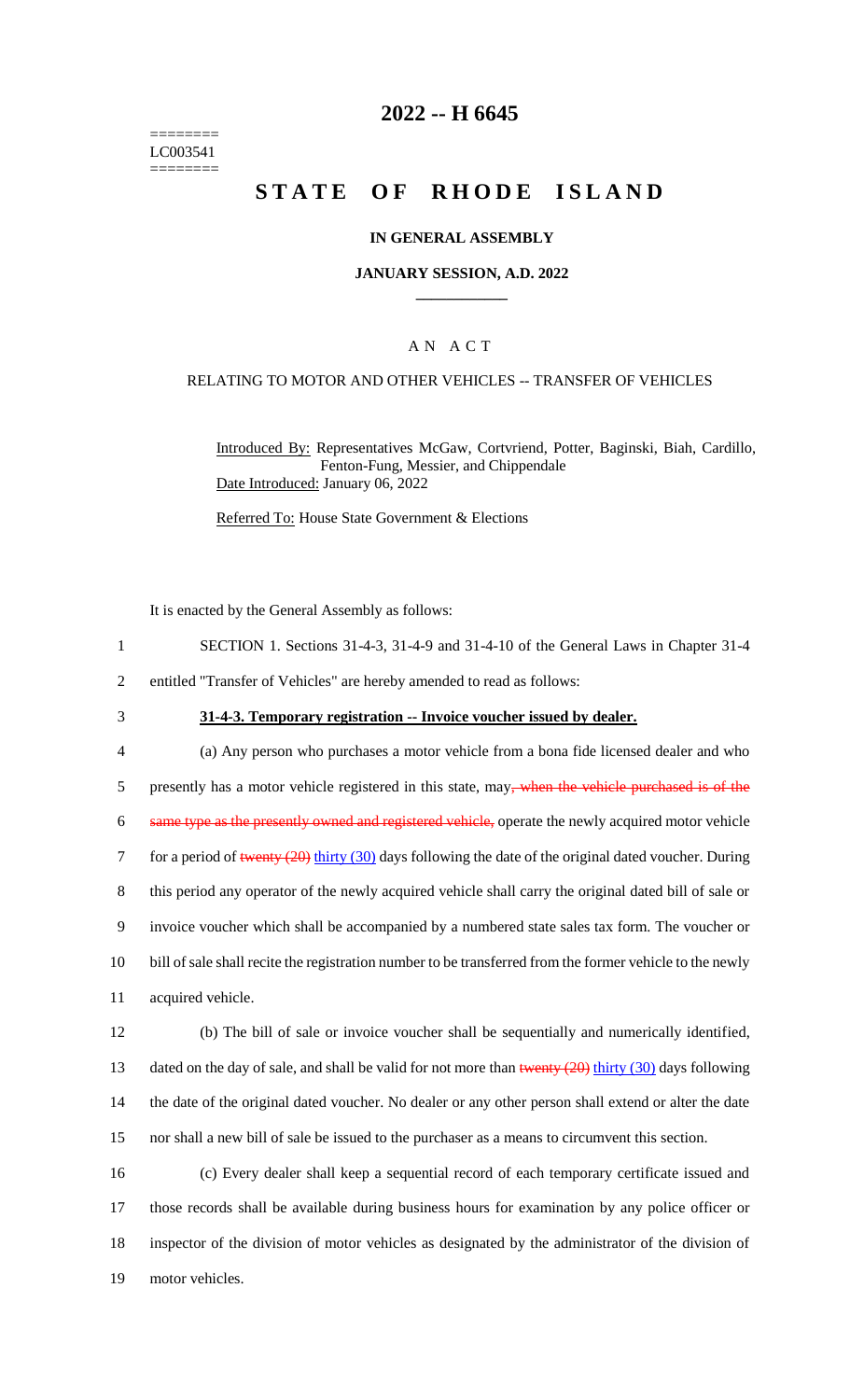1 (d) Violations of this section are subject to fines enumerated in § 31-41.1-4.

2 **31-4-9. Out-of-state purchases.**

3 Any person who purchases a motor vehicle outside the state of Rhode Island from a bona 4 fide licensed dealer and who presently has a motor vehicle registered in this state may, when the 5 new vehicle purchased is of the same type, and has the same number of wheels as the presently 6 owned and registered vehicle, operate the newly acquired motor vehicle for a period beginning at 7 the date of transfer until five o'clock (5:00) p.m. of the third division of motor vehicles business 8 day of thirty (30) days following the date of transfer provided that the number plates issued upon 9 registration of the transferred motor vehicle are attached to the newly acquired vehicle. During this 10 period any operator of the newly acquired vehicle shall carry an original dated copy of the bill of 11 sale reciting the registration number to be transferred from the former vehicle to the newly acquired 12 vehicle.

#### 13 **31-4-10. Temporary transfer of registration.**

14 (a) A person who transfers the ownership of a registered motor vehicle or trailer owned by 15 him or her to another or who loses possession of it and who intends to transfer the registration of 16 the motor vehicle or trailer to a newly acquired vehicle may, subject to other provisions of the this 17 title, operate the newly acquired motor vehicle or trailer for a period beginning from the date of 18 transfer until five o'clock (5:00) p.m. of the second division of motor vehicles business day of thirty 19 (30) days following the date of transfer within the period of which the transferred vehicle was 20 registered, provided that the number plates issued upon registration of the transferred motor vehicle 21 are attached to the newly acquired vehicle, and a true copy of the bill of sale is sent to the division 22 of motor vehicles within twenty-four (24) hours of the transfer.

 (b) During these periods, any operator of a newly acquired vehicle shall carry an original copy of the bill of sale reciting the registration number to be transferred from the former vehicle to the newly acquired vehicle, the date of the sale or transfer, the make and identification number of the vehicle, and the signature and address of the seller.

- 27 (c) This section shall apply only to transfer of registration between vehicles of the same
- 28 type and with the same number of wheels.
- 
- 29 SECTION 2. This act shall take effect upon passage.

======== LC003541 ========